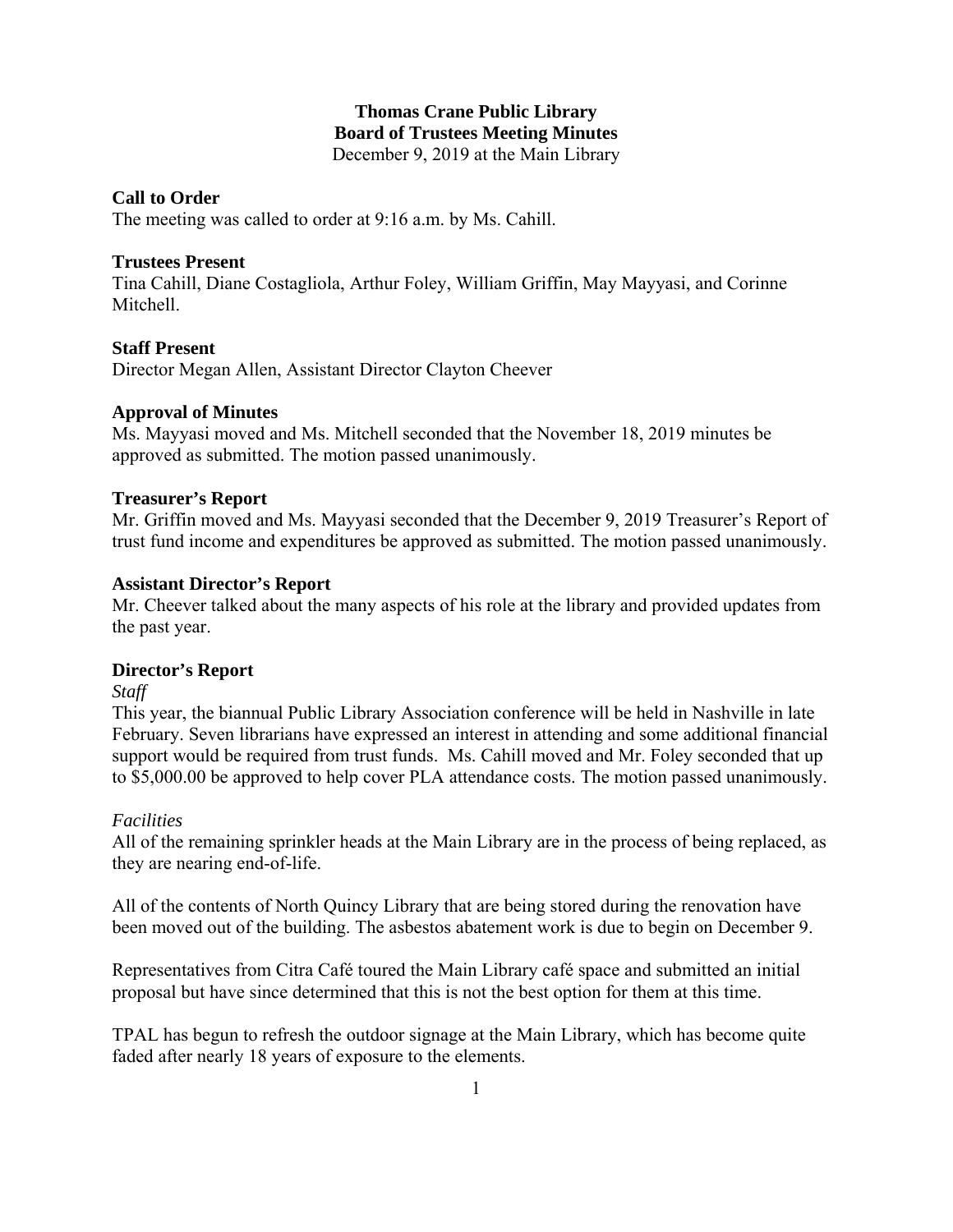#### *Other*

Assistant Director Cheever prepared an analysis of adult programming in FY2019. This summary shows the range of programming being offered to meet objectives related to all four service priorities.

The first installment of this year's State Aid to Public Libraries grant has been received.

Ms. Allen and Mr. Cheever attended the statewide symposium *Communities in Crisis: Libraries Respond to the Opioid Epidemic*, sponsored by the Mass. Library System and the Mass. Board of Library Commissioners.

Manet Community Health Center outreach workers have been meeting residents in need of health care referrals and services on an informal basis in the Main Library atrium and public parking lot. Their activities comply with library policies and provide an important service to the community. After some discussion, the trustees concluded that Manet's activities are an appropriate use of space as long as they do not become disruptive of normal library operations.

The annual Library Legislative Day will be held on Thursday, April 2, 2020.

#### **TCPL Foundation Liaison's Report**

No report.

#### **Old Business**

#### *Investment Committee Report*

Ms. Mitchell reported on the committee's efforts and collected signatures and information from trustees for CAPTRUST, which has acquired the trustees' previous financial advisor Boston **Advisors** 

#### *Bulletin Board & Materials Distribution Policy*

Ms. Allen is awaiting feedback from the law office on the revised version.

*Draft Testamentary Gift Agreement to Establish the Leslie F. DiBona Endowment Fund*  There has been no action on this since the last Trustees' meeting.

#### *MOUs with Friends and Foundation*

There has been no action on this since the last Trustees' meeting.

#### **New Business**

None

#### **Adjournment**

The meeting was adjourned at 10:45 a.m. The next meeting will be held on Monday, January 13, 2020 at the Main Library.